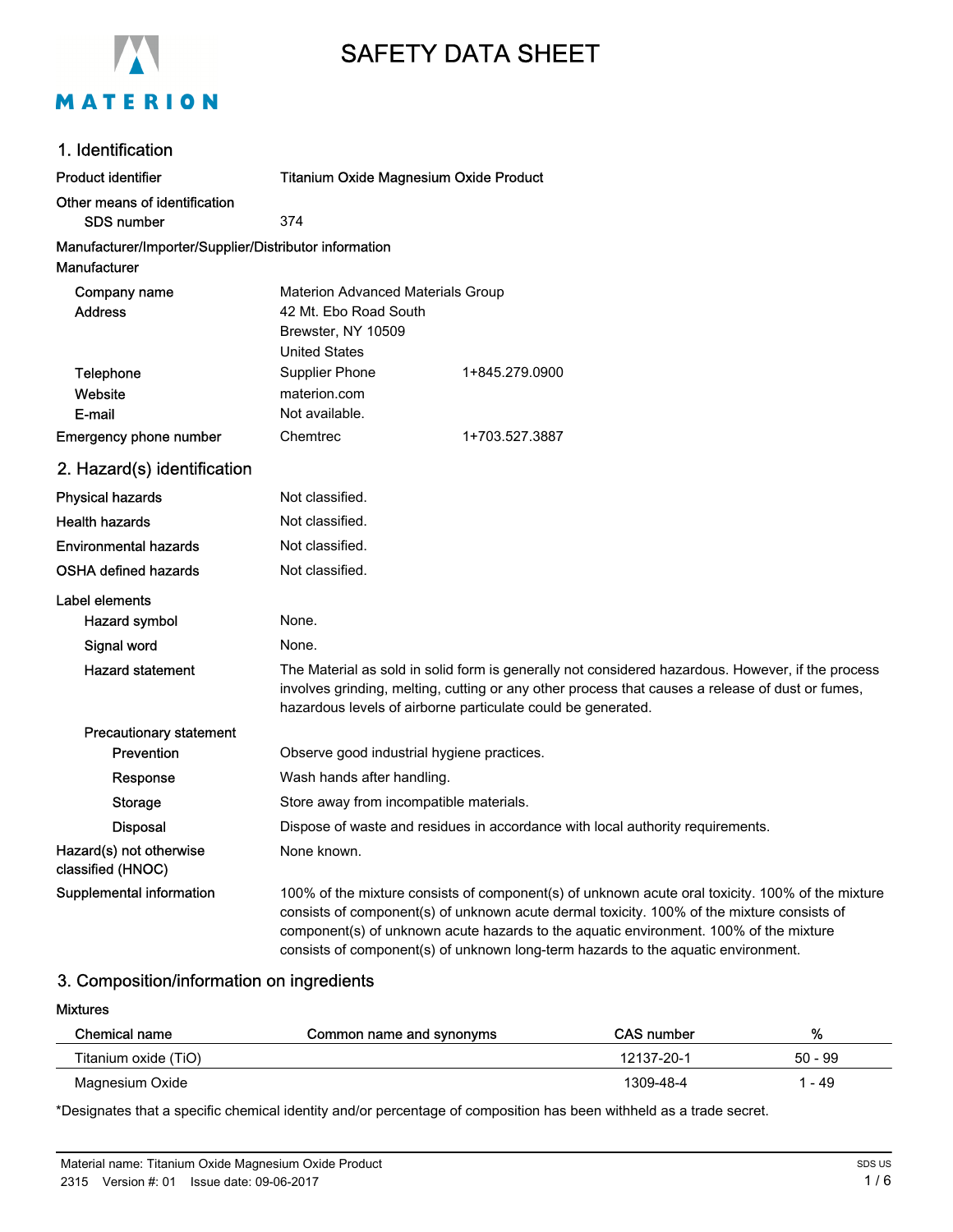### 4. First-aid measures

| Inhalation                                                                   | Move to fresh air. Call a physician if symptoms develop or persist.                                                 |
|------------------------------------------------------------------------------|---------------------------------------------------------------------------------------------------------------------|
| <b>Skin contact</b>                                                          | Wash off with soap and water. Get medical attention if irritation develops and persists.                            |
| Eye contact                                                                  | Rinse with water. Get medical attention if irritation develops and persists.                                        |
| Ingestion                                                                    | Rinse mouth. Get medical attention if symptoms occur.                                                               |
| Most important<br>symptoms/effects, acute and<br>delayed                     | Direct contact with eyes may cause temporary irritation.                                                            |
| Indication of immediate medical<br>attention and special treatment<br>needed | Treat symptomatically.                                                                                              |
| General information                                                          | Ensure that medical personnel are aware of the material(s) involved, and take precautions to<br>protect themselves. |
| 5. Fire-fighting measures                                                    |                                                                                                                     |
| Suitable extinguishing media                                                 | Water fog. Foam. Dry chemical powder. Carbon dioxide (CO2).                                                         |
| Unsuitable extinguishing media                                               | Do not use water jet as an extinguisher, as this will spread the fire.                                              |
| Specific hazards arising from<br>the chemical                                | During fire, gases hazardous to health may be formed.                                                               |

Special protective equipment Self-contained breathing apparatus and full protective clothing must be worn in case of fire. and precautions for firefighters

Fire fighting **Example 20** Use water spray to cool unopened containers.

Specific methods **Specific methods** Use standard firefighting procedures and consider the hazards of other involved materials. General fire hazards No unusual fire or explosion hazards noted.

### 6. Accidental release measures

equipment/instructions

| Personal precautions, protective<br>equipment and emergency<br>procedures | Keep unnecessary personnel away. For personal protection, see section 8 of the SDS.                                                               |
|---------------------------------------------------------------------------|---------------------------------------------------------------------------------------------------------------------------------------------------|
| Methods and materials for<br>containment and cleaning up                  | Stop the flow of material, if this is without risk. Dike far ahead of spill for later disposal. For waste<br>disposal, see section 13 of the SDS. |
| <b>Environmental precautions</b>                                          | Avoid discharge into drains, water courses or onto the ground.                                                                                    |
| 7. Handling and storage                                                   |                                                                                                                                                   |

| Precautions for safe handling   | Avoid prolonged exposure. Observe good industrial hygiene practices.                               |
|---------------------------------|----------------------------------------------------------------------------------------------------|
| Conditions for safe storage,    | Store in original tightly closed container. Store away from incompatible materials (see Section 10 |
| including any incompatibilities | of the SDS).                                                                                       |

### 8. Exposure controls/personal protection

### Occupational exposure limits

### US. OSHA Table Z-1 Limits for Air Contaminants (29 CFR 1910.1000)

| <b>Components</b>                     | <b>Type</b> | Value             | Form                 |
|---------------------------------------|-------------|-------------------|----------------------|
| Magnesium Oxide (CAS<br>1309-48-4)    | <b>PEL</b>  | $15 \text{ mg/m}$ | Total particulate.   |
| US. OSHA Table Z-3 (29 CFR 1910.1000) |             |                   |                      |
| <b>Components</b>                     | <b>Type</b> | Value             | Form                 |
| Magnesium Oxide (CAS<br>1309-48-4)    | <b>TWA</b>  | $5 \text{ mg/m}$  | Respirable fraction. |
|                                       |             | $15 \text{ mg/m}$ | Total dust.          |
|                                       |             | 50 mppcf          | Total dust.          |
|                                       |             | 15 mppcf          | Respirable fraction. |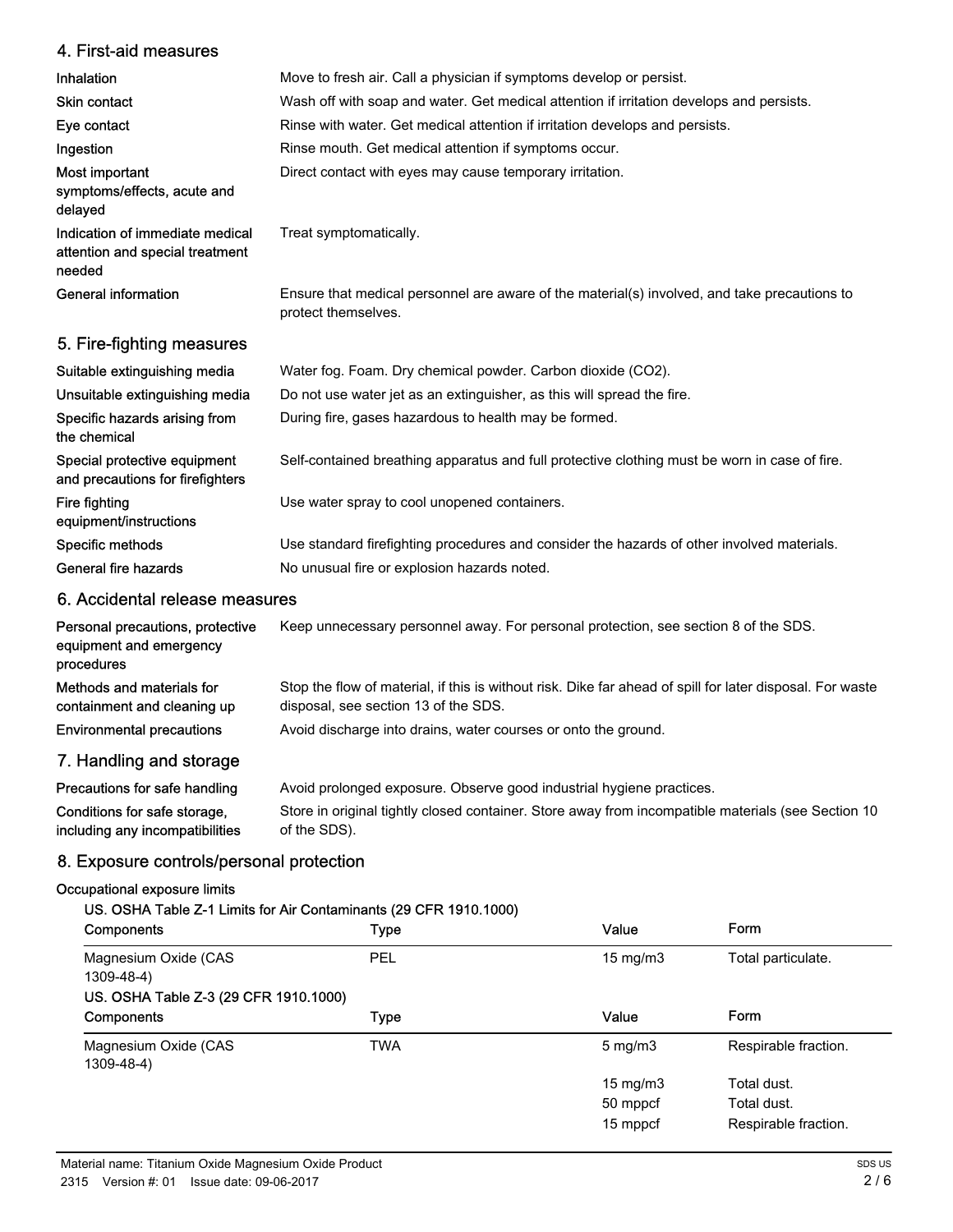| <b>US. ACGIH Threshold Limit Values</b> |                                                                                                                                                                                                                                                                                                                                                                                                        |               |                     |
|-----------------------------------------|--------------------------------------------------------------------------------------------------------------------------------------------------------------------------------------------------------------------------------------------------------------------------------------------------------------------------------------------------------------------------------------------------------|---------------|---------------------|
| Components                              | Type                                                                                                                                                                                                                                                                                                                                                                                                   | Value         | Form                |
| Magnesium Oxide (CAS<br>1309-48-4)      | <b>TWA</b>                                                                                                                                                                                                                                                                                                                                                                                             | 10 mg/m3      | Inhalable fraction. |
|                                         | US. California Code of Regulations, Title 8, Section 5155. Airborne Contaminants                                                                                                                                                                                                                                                                                                                       |               |                     |
| Components                              | Type                                                                                                                                                                                                                                                                                                                                                                                                   | Value         | Form                |
| Magnesium Oxide (CAS<br>1309-48-4)      | PEL                                                                                                                                                                                                                                                                                                                                                                                                    | $10$ mg/m $3$ | Fume.               |
| <b>Biological limit values</b>          | No biological exposure limits noted for the ingredient(s).                                                                                                                                                                                                                                                                                                                                             |               |                     |
| Appropriate engineering controls        | Good general ventilation (typically 10 air changes per hour) should be used. Ventilation rates<br>should be matched to conditions. If applicable, use process enclosures, local exhaust ventilation,<br>or other engineering controls to maintain airborne levels below recommended exposure limits. If<br>exposure limits have not been established, maintain airborne levels to an acceptable level. |               |                     |
| <b>Control parameters</b>               | Follow standard monitoring procedures.                                                                                                                                                                                                                                                                                                                                                                 |               |                     |
| Eye/face protection                     | Individual protection measures, such as personal protective equipment<br>Wear safety glasses with side shields (or goggles).                                                                                                                                                                                                                                                                           |               |                     |
| Skin protection<br>Hand protection      | Wear appropriate chemical resistant gloves.                                                                                                                                                                                                                                                                                                                                                            |               |                     |
| Other                                   | Wear suitable protective clothing.                                                                                                                                                                                                                                                                                                                                                                     |               |                     |
| <b>Respiratory protection</b>           | In case of insufficient ventilation, wear suitable respiratory equipment.                                                                                                                                                                                                                                                                                                                              |               |                     |
| <b>Thermal hazards</b>                  | Wear appropriate thermal protective clothing, when necessary.                                                                                                                                                                                                                                                                                                                                          |               |                     |
| General hygiene considerations          | Always observe good personal hygiene measures, such as washing after handling the material<br>and before eating, drinking, and/or smoking.                                                                                                                                                                                                                                                             |               |                     |

# 9. Physical and chemical properties

| Appearance |  |  |
|------------|--|--|
|            |  |  |

| <b>Physical state</b>                        | Solid.                      |
|----------------------------------------------|-----------------------------|
| Form                                         | Solid.                      |
| Color                                        | Not available.              |
| Odor                                         | Not available.              |
| Odor threshold                               | Not available.              |
| рH                                           | Not available.              |
| Melting point/freezing point                 | 5072 °F (2800 °C) estimated |
| Initial boiling point and boiling<br>range   | 6512 °F (3600 °C) estimated |
| Flash point                                  | Not available.              |
| <b>Evaporation rate</b>                      | Not available.              |
| Flammability (solid, gas)                    | Not available.              |
| Upper/lower flammability or explosive limits |                             |
| <b>Flammability limit - lower</b><br>$(\%)$  | Not available.              |
| Flammability limit - upper<br>$(\%)$         | Not available.              |
| Explosive limit - lower (%)                  | Not available.              |
| Explosive limit - upper (%)                  | Not available.              |
| Vapor pressure                               | 0.00001 hPa estimated       |
| <b>Vapor density</b>                         | Not available.              |
| <b>Relative density</b>                      | Not available.              |
|                                              |                             |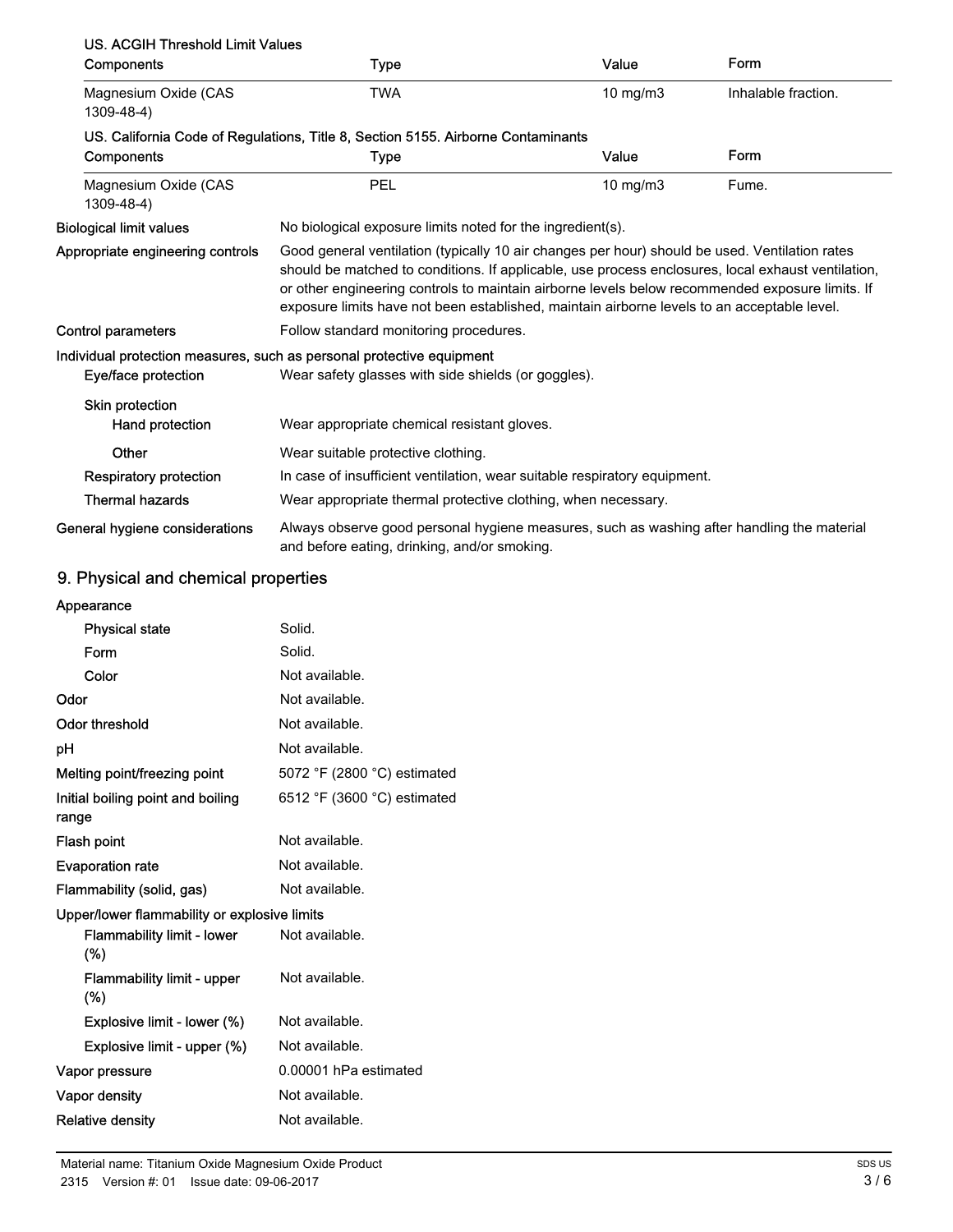| Solubility(ies)                                   |                                                                                               |
|---------------------------------------------------|-----------------------------------------------------------------------------------------------|
| Solubility (water)                                | Not available.                                                                                |
| <b>Partition coefficient</b><br>(n-octanol/water) | Not available.                                                                                |
| Auto-ignition temperature                         | Not available.                                                                                |
| Decomposition temperature                         | Not available.                                                                                |
| <b>Viscosity</b>                                  | Not available.                                                                                |
| Other information                                 |                                                                                               |
| Density                                           | 3.58 g/cm3 estimated                                                                          |
| <b>Explosive properties</b>                       | Not explosive.                                                                                |
| <b>Oxidizing properties</b>                       | Not oxidizing.                                                                                |
| Specific gravity                                  | 3.58 estimated                                                                                |
| 10. Stability and reactivity                      |                                                                                               |
| <b>Reactivity</b>                                 | The product is stable and non-reactive under normal conditions of use, storage and transport. |
| <b>Chemical stability</b>                         | Material is stable under normal conditions.                                                   |
| Possibility of hazardous<br>reactions             | No dangerous reaction known under conditions of normal use.                                   |
| <b>Conditions to avoid</b>                        | Contact with incompatible materials.                                                          |
| Incompatible materials                            | Phosphorus. Chlorine.                                                                         |
| Hazardous decomposition<br>products               | No hazardous decomposition products are known.                                                |
| 11. Toxicological information                     |                                                                                               |
| Information on likely routes of exposure          |                                                                                               |
| Inhalation                                        | Prolonged inhalation may be harmful.                                                          |
| <b>Skin contact</b>                               | No adverse effects due to skin contact are expected.                                          |
| Eye contact                                       | Direct contact with eyes may cause temporary irritation.                                      |
| Ingestion                                         | Expected to be a low ingestion hazard.                                                        |
| Symptoms related to the<br>physical, chemical and | Direct contact with eyes may cause temporary irritation.                                      |

### Information on toxicological effects

toxicological characteristics

| <b>Acute toxicity</b>                                         | Not known.                                                                                                          |
|---------------------------------------------------------------|---------------------------------------------------------------------------------------------------------------------|
| Skin corrosion/irritation                                     | Prolonged skin contact may cause temporary irritation.                                                              |
| Serious eye damage/eye<br>irritation                          | Direct contact with eyes may cause temporary irritation.                                                            |
| Respiratory or skin sensitization                             |                                                                                                                     |
| <b>Respiratory sensitization</b>                              | Not a respiratory sensitizer.                                                                                       |
| <b>Skin sensitization</b>                                     | This product is not expected to cause skin sensitization.                                                           |
| Germ cell mutagenicity                                        | No data available to indicate product or any components present at greater than 0.1% are<br>mutagenic or genotoxic. |
| Carcinogenicity                                               | Not classifiable as to carcinogenicity to humans.                                                                   |
| <b>IARC Monographs. Overall Evaluation of Carcinogenicity</b> |                                                                                                                     |
| Not listed.                                                   |                                                                                                                     |
|                                                               | OSHA Specifically Regulated Substances (29 CFR 1910.1001-1050)                                                      |

### Not regulated.

## US. National Toxicology Program (NTP) Report on Carcinogens

Not listed.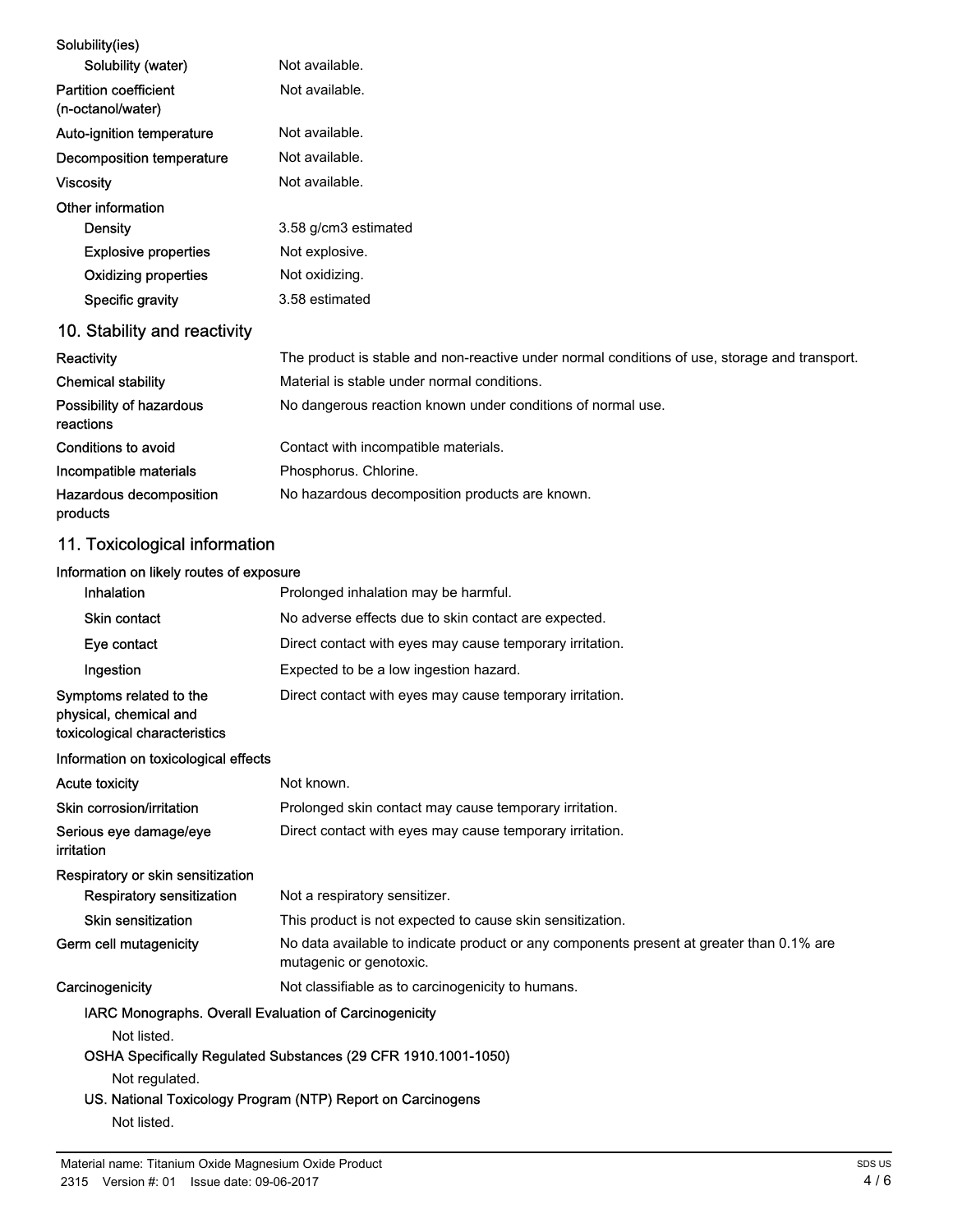| Reproductive toxicity                                 | This product is not expected to cause reproductive or developmental effects.                                                                                                                                           |
|-------------------------------------------------------|------------------------------------------------------------------------------------------------------------------------------------------------------------------------------------------------------------------------|
| Specific target organ toxicity -<br>single exposure   | Not classified.                                                                                                                                                                                                        |
| Specific target organ toxicity -<br>repeated exposure | Not classified.                                                                                                                                                                                                        |
| <b>Aspiration hazard</b>                              | Not an aspiration hazard.                                                                                                                                                                                              |
| <b>Chronic effects</b>                                | Prolonged inhalation may be harmful.                                                                                                                                                                                   |
| <b>Further information</b>                            | This product has no known adverse effect on human health.                                                                                                                                                              |
| 12. Ecological information                            |                                                                                                                                                                                                                        |
| Ecotoxicity                                           | The product is not classified as environmentally hazardous. However, this does not exclude the<br>possibility that large or frequent spills can have a harmful or damaging effect on the environment.                  |
| Persistence and degradability                         |                                                                                                                                                                                                                        |
| <b>Bioaccumulative potential</b>                      | No data available.                                                                                                                                                                                                     |
| Mobility in soil                                      | No data available.                                                                                                                                                                                                     |
| Other adverse effects                                 | No other adverse environmental effects (e.g. ozone depletion, photochemical ozone creation<br>potential, endocrine disruption, global warming potential) are expected from this component.                             |
| 13. Disposal considerations                           |                                                                                                                                                                                                                        |
| <b>Disposal instructions</b>                          | Collect and reclaim or dispose in sealed containers at licensed waste disposal site.                                                                                                                                   |
| Local disposal regulations                            | Dispose in accordance with all applicable regulations.                                                                                                                                                                 |
| Hazardous waste code                                  | The waste code should be assigned in discussion between the user, the producer and the waste<br>disposal company.                                                                                                      |
| Waste from residues / unused<br>products              | Dispose of in accordance with local regulations. Empty containers or liners may retain some<br>product residues. This material and its container must be disposed of in a safe manner (see:<br>Disposal instructions). |
| Contaminated packaging                                | Since emptied containers may retain product residue, follow label warnings even after container is<br>emptied. Empty containers should be taken to an approved waste handling site for recycling or<br>disposal.       |
| 14. Transport information                             |                                                                                                                                                                                                                        |

### **DOT**

Not regulated as dangerous goods.

### IATA

Not regulated as dangerous goods.

### IMDG

Not regulated as dangerous goods.

### 15. Regulatory information

### US federal regulations

This product is not known to be a "Hazardous Chemical" as defined by the OSHA Hazard Communication Standard, 29 CFR 1910.1200.

### TSCA Section 12(b) Export Notification (40 CFR 707, Subpt. D)

Not regulated.

CERCLA Hazardous Substance List (40 CFR 302.4)

Not listed.

### SARA 304 Emergency release notification

Not regulated.

### OSHA Specifically Regulated Substances (29 CFR 1910.1001-1050)

Not regulated.